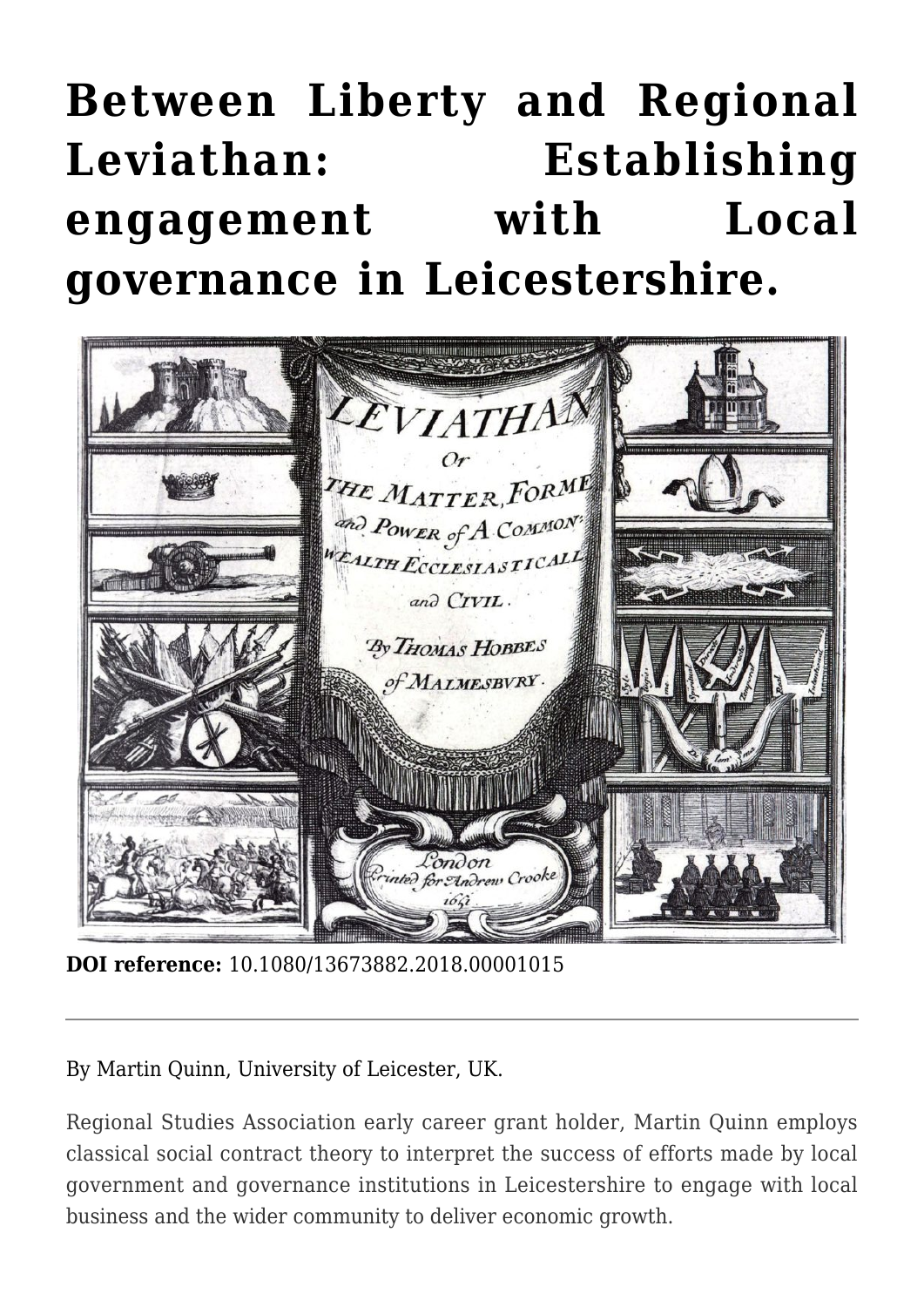# **:Introduction:**

The UK economy is generally acknowledged to be one of the most unbalanced in the developed world (Pike & Tomaney [2009](https://doi.org/10.1093/cjres/rsn025), McCann [2016](https://www.routledge.com/The-UK-Regional-National-Economic-Problem-Geography-globalisation-and/McCann/p/book/9781138647237)) with the bulk of private sector investment taking place in London or the Greater South East. Successive Governments have tried to address this through a series of subnational interventions with limited success. This article discusses some of the initial findings from research funded by a [Regional Studies Association Early](https://www.regionalstudies.org/grants-awards/martin-quinn/) [Career Grant.](https://www.regionalstudies.org/grants-awards/martin-quinn/) In which, I use social contract theory to explore the efforts made by local government and governance institutions in the City of Leicester and [County](https://www.leicestershire.gov.uk/) [of Leicestershire](https://www.leicestershire.gov.uk/) in England to engage with their local businesses and communities. The inspiration for this research came from the [Regional Studies](https://www.regionalstudies.org/events/regional-studies-association-european-conference-2014/) [Association conference in Izmir in 2014,](https://www.regionalstudies.org/events/regional-studies-association-european-conference-2014/) where some friendly fire from a Geographer concerning the relative contributions scholars from geography (theory) and political science (case studies) make to our field of study, got me thinking about how I could use classical political theory in my own work.

# **Why social contract theory?**

I turned to Social Contract theory to investigate (the lack of) engagement with sub-national institutions and policies in England. England's political traditions draw on the principals of liberty and limited government espoused by enlightenment philosophers such as J.S. Mill (2010) and Bentham (2010). Social Contract theorists, such as Hobbes (1996), Locke (1980) and Rousseau (1993), explore the conditions that are required for populations to submit to political authority (Boucher & Kelly 1994), usually at the level of the Nation State and most famously expressed in the form of Hobbes' 'Leviathan'. My work argues that regions in England need to show they are able to bridge the gap between liberty and leviathan by reconsidering the work of Rousseau and Locke – i.e. if a regional leviathan could be seen to provide the conditions for liberty laid out by Mill et al then the populous would be prepared to sign a social contract with it. This article outlines some of the initial findings on what those conditions might be.

The research uses two particular takes on social contract theory, firstly from the work of John Locke, who outlined the things the State needs to offer to form a social contract with its population (Figure.1). Locke identifies security and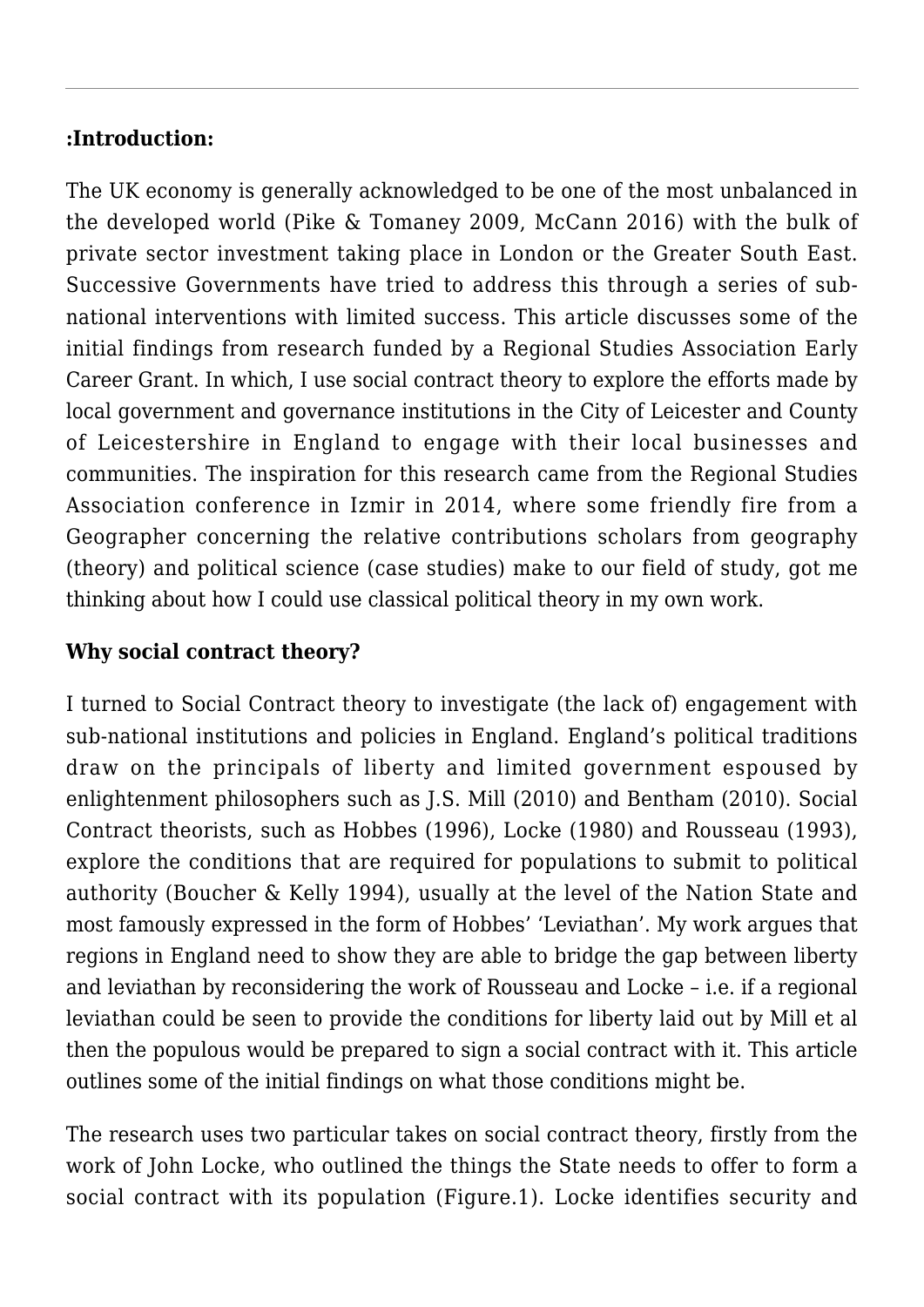protection of liberty and individual rights as being key to persuading people to willingly give power to a Government. One of the aims of this research is to reimagine the diagram below for sub-national engagement.

# **Figure 1: John Locke's Social Contract. (Source: [Democracy](https://democracychronicles.org/new-social-contract-conservative-remolding-of-democratic-world/) [Chronicles\)](https://democracychronicles.org/new-social-contract-conservative-remolding-of-democratic-world/)**



The second take on social contract theory that I use comes from Rousseau's work on the idea of 'independent man' and how authority needs to persuade them that they need to comply with rules. In the Geneva Manuscript of his social contract theory Rousseau writes:

"… 'I admit that I do, indeed, see that this is the rule which I can consult; but I still do not see,' out independent man will say, 'the reason for subjecting myself to this rule. It is not a matter of teaching me what justice is; it is a matter of showing me what interest I have in being just'…" *Rousseau, Geneva Manuscript Chapter Two, (cited in Lloyd Thomas 1995)*

For the purposes of this research I treat the local business community as 'independent man' and the 'rule' as the economic development plans of the local governance structure. It is not enough to show local businesses that you have a plan as an economic development officer or City leader, you also need to demonstrate that they have a stake in those plans and strategies work in their interests.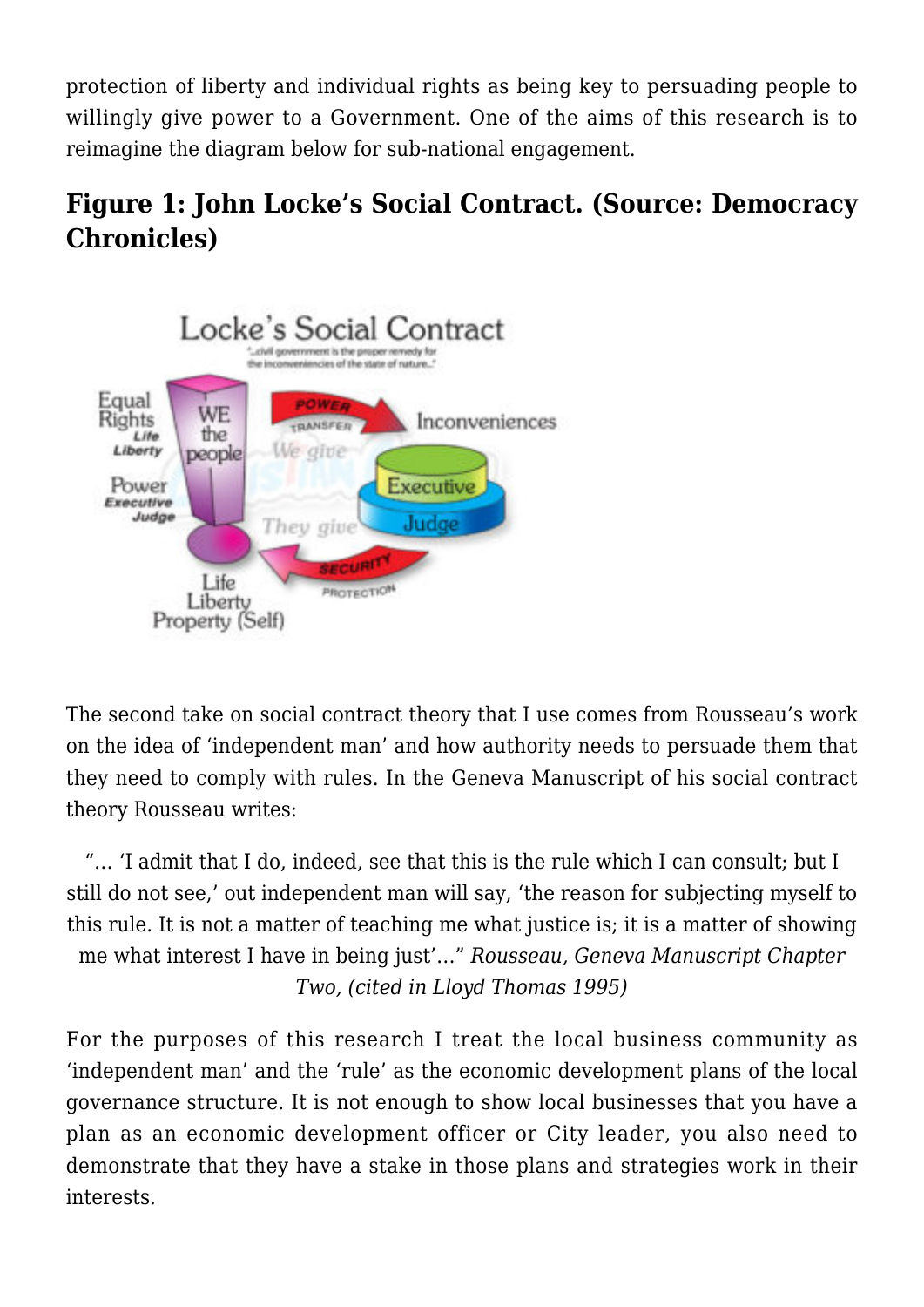# **Leicestershire as a Site for Research**

Leicester has undergone a remarkable transformation over the past decade and is an ideal location in which to explore the concept of a social contract at a subnational scale. The Economist cited Leicester as having some of the fastest business growth rates in the UK outside of London and the governance structure first established by a Multi Area Agreement in 2008/9 has given the local economy a stable platform from which to develop through the Local Enterprise Partnership. The City has one of the few Elected Mayors in England and turnout at both elections to date (41% in 2011 and 59% in 2015) has been impressively high. The Local Government arrangements are complex and have the potential to cause some confusion with a Unitary Authority for the city, a two-tier structure of District Authorities and a County Council alongside hundreds of Parish Councils. At a slightly larger regional scale the City and County were once part of the remit of the now defunct [East Midlands Development Agency](https://www.gov.uk/government/organisations/east-midlands-development-agency-emda) and are now formally included in the strategic planning of the [Midlands Engine initiative,](https://www.midlandsengine.org/) although this research found little evidence of engagement with the Midlands Engine plans. For this research 50 in depth interviews were carried out with a range of key stakeholders from across Leicester and Leicestershire representing members of the various Local Authorities, the Mayor's team, the Local Enterprise Partnership, local businesses and community groups.

## **Engaging Business**

When considering business engagement the research assessed the situation from two angles – firstly what did the governance institutions need to offer in order to gain the buy in and engagement of the local business community, and secondly, what form might that engagement take. The second of these was an attempt to put some flesh on the often used phrase of 'business led policy', which policy makers and politicians use to give credibility to their policies without really explaining the roles available to business.

The economic development strategies created in Leicester and Leicestershire were developed in close collaboration between the Mayor, the City, County and District Councils and the [Leicestershire Local Enterprise Partnership](https://www.llep.org.uk/) (LLEP). From the outset, the governance plans consulted widely with the local business community, something that was very much appreciated by respondents from the private sector. Part of the strategy involved recognising the need to treat start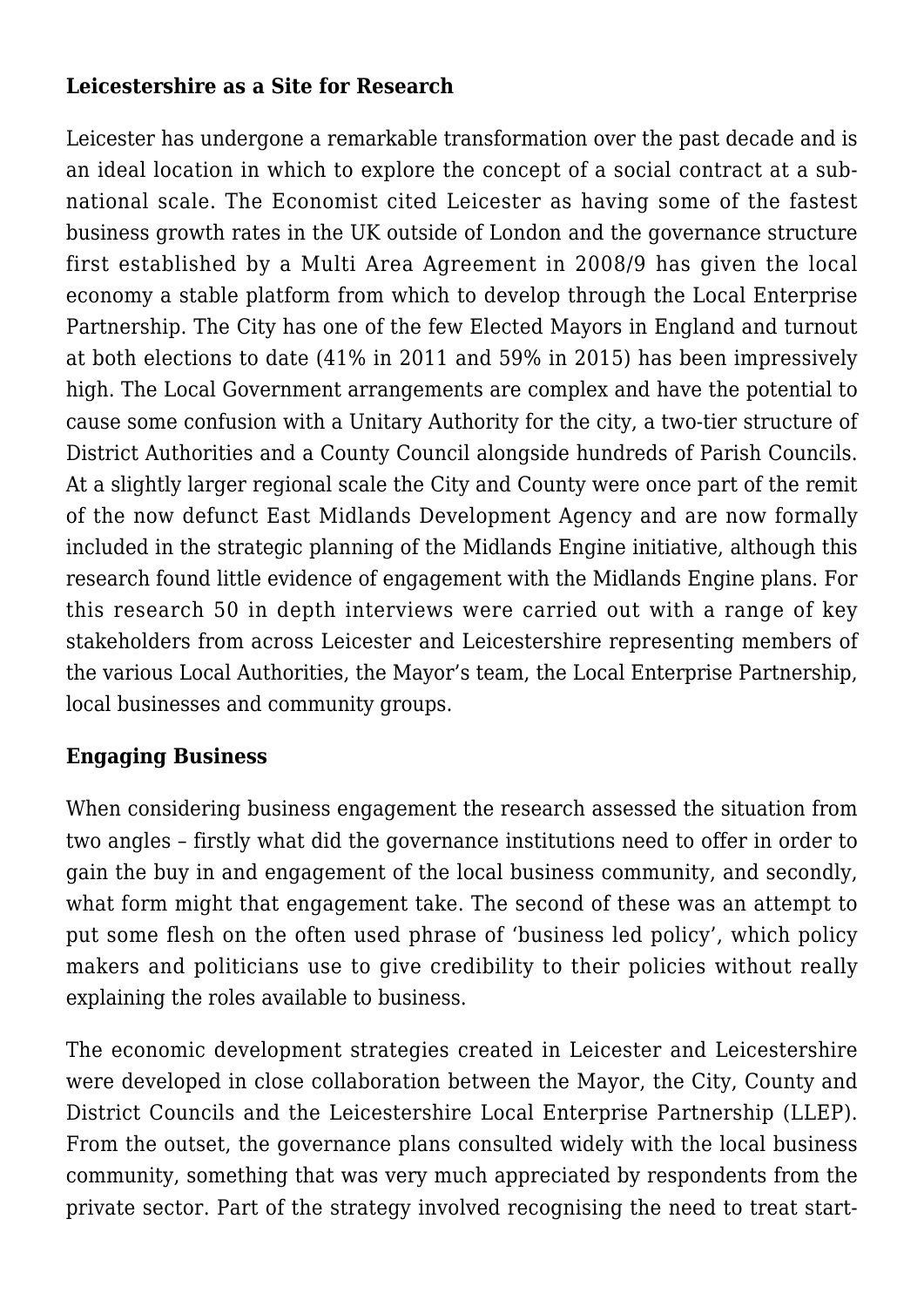ups and established businesses separately. The City built and launched a number of start-up and business accelerator facilities including the [Leicester Creative](http://www.lcbdepot.co.uk/) [Business Depot](http://www.lcbdepot.co.uk/) (LCBD), which is based in the Cultural Quarter of the city centre. LCBD offered new tech and creative businesses affordable office space in the city centre and access to a business mentoring scheme, where more established businesses could offer advice and support. The local authorities' willingness to facilitate these networks rather than dictate how they ran was seen as crucial in building their credibility and trust in the economic development plans being developed.

"…create a network to help people meet each other. So it's a bit more hands off. It recognises that the ideal purpose of a public sector should be to say I've got your back, rather than to say I'm going to lead you." *Private Sector Respondent*

#### *2018*

At the other end of the scale the LLEP and the City worked together to attract blue chip companies into the City. A prime example was the relocation of IBM into office space in the city centre, a move that involved one of the local Universities, De Montfort, producing large numbers of computer science graduates to fill the new job opportunities being created. This and other developments were greatly helped by the decision making powers afforded to the Elected Mayor, Sir Peter Soulsby, who was able to take quick decisions backed by both the resources and power to get things done. This came across in several interviews as a positive for the city and business engagement.

"I've always found Peter Soulsby to be somebody who makes quick decisions. ..And I've always liked that about him. I've felt, compared with previous leaders he's been like, right, let's do it… And that's an entrepreneurial spirit." *Private Sector Respondent 2018*

Moving back to Locke's social contract model (Figure.1), we can see that in order to create the conditions for business engagement at the lower tier it is crucial that speed of process and evidence of power to act are visible assets of local governance. The other crucial factor is the relevance of the geography involved. It was clear both from this set of interviews and my own previous research (Quinn [2013](https://doi.org/10.1177/0269094213500124)) that businesses in Leicester and Leicestershire were prepared to get involved with the plans of the LLEP because they could see a direct link to their own economic prospects. This is something that was absent at the wider East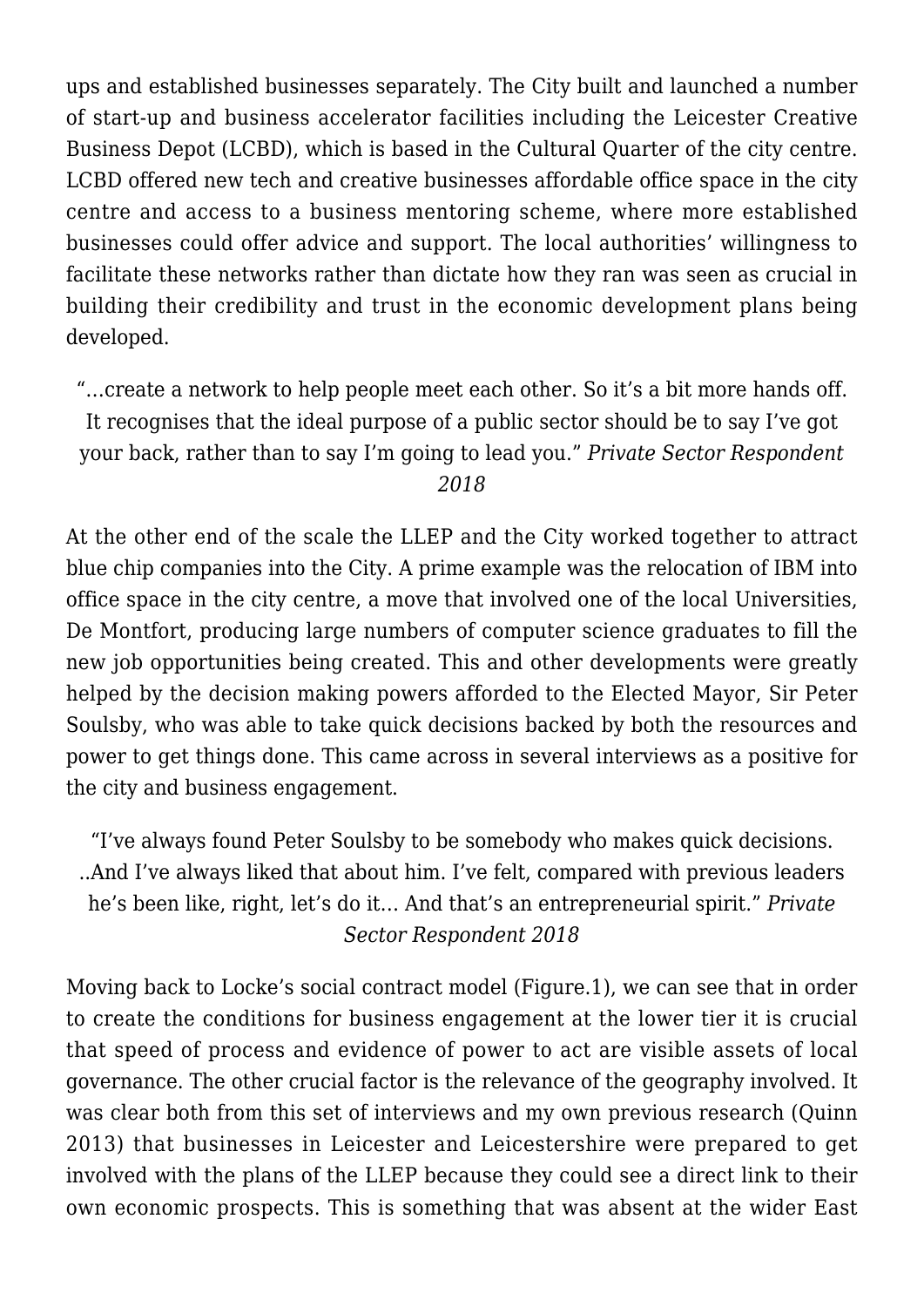Midlands during the period of the Regional Development Agencies in England and even the current Midlands Engine initiative. Returning for a moment to Rousseau's independent man, businesses could see both the 'rule' in the LLEP plans and the logic for them taking an active role in it.

In Figure 2, I present an initial attempt at redrawing the social contract diagram in Figure 1 as a social contract for local business engagement. As discussed above, the three crucial factors for gaining buy-in are speed of process, power to act and the right geography. In return for these, businesses in Leicester and Leicestershire were happy to offer their time and knowledge, to feed into the development of strategic economic plans for the City and County and also to publicly support these initiatives once announced, thus lending their credibility to new developments. In addition, they were also happy to give their time to mentoring new businesses in facilities such as the LCBD and other accelerators such as 'Dock' and 'Makers Yard'.

# **Figure 2: A Social Contract for Local Business Engagement**



## **Community Engagement**

The other aspect of this research was concerned with community engagement with local government and governance. Turnout in local elections is notoriously low in England and yet both elections so far for the elected mayor position in Leicester have seen turnouts significantly higher than for similar positions around the country – 41% in 2011 and 59% in 2015 compared to between 29-33% for the raft of elected metro mayors in 2017. The decision to introduce an elected mayor position to the City was a controversial one, especially as, unlike in other cities in England, the move was not subject to a local referendum. However, once the first election had been held a number of public meetings were held to outline the new role and introduce the new team in charge of the City.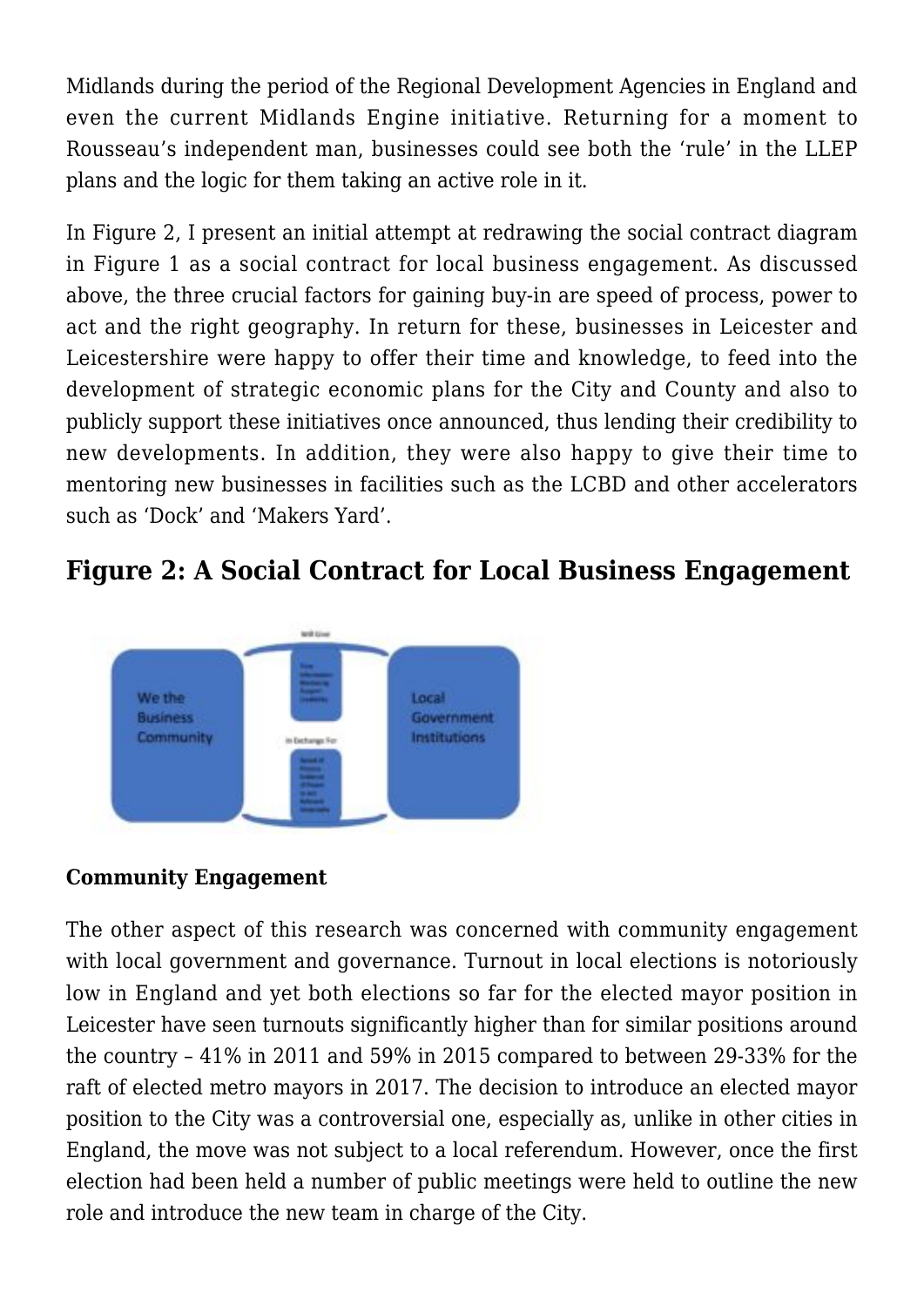"We introduced 'meet the mayor' sessions, which were held in the city centre and across the city. I was very keen that… certainly in that first six months or so, we had to capitalise on the newness of everything. That was the time really. … there was a very very short window in my view …to establishing the roles in the eyes of the public, and to try to secure that understanding." P*ublic Sector Respondent*

*2018*

"the eyes of the public were able to try to separate, you know, this sort of political identity of the mayor and his leadership team away from the sort of, the very well established impression people had of, you know, in inverted commas, of 'the council.'" *Public Sector Respondent 2018*

The mayoral role, as well as being attractive to the business community, had an additional impact on local democracy. Previously City Council leaders were chosen by the ruling party in the Council and had to answer to them rather than the public to keep their position, the move to Mayor gave the public a direct role in choosing the head of the City authority. Once elected, the Mayor embarked on a very public campaign of carrying out 100 pledges in the first 100 days in office to further emphasise the power and scope of the new role as Leicester's figurehead. Away from the Mayor, local councillors across the City and County hold regular public ward meetings and are increasingly active on social media platforms to increase their connection to their constituents, both individually and through community groups and leaders. Leicester is one of, if not the, most ethnically diverse Cities in England, with a non-white population of 49.48% at the time of the last census, well on track to be the first City in England with a majority non-white population. As a result of this the City Council has long developed community engagement strategies which bring together the leaders of the various, disparate, community and religious groups in the City and this has helped to shape a culture of collaboration among the different groups with each other and the Council.

Another key finding that emerged during this phase of the research was the, sometimes hidden, role played by Parish Councils and community groups (the latter were largely located in the City as unlike most of the County the City is not Parished) in local engagement. In a, sometimes confusing, two-tier system it is not always clear which tier deals with which issues, although both the Districts and the County said they acted as referral points when issues not under their remit were brought to their attention. Following on from another round of Government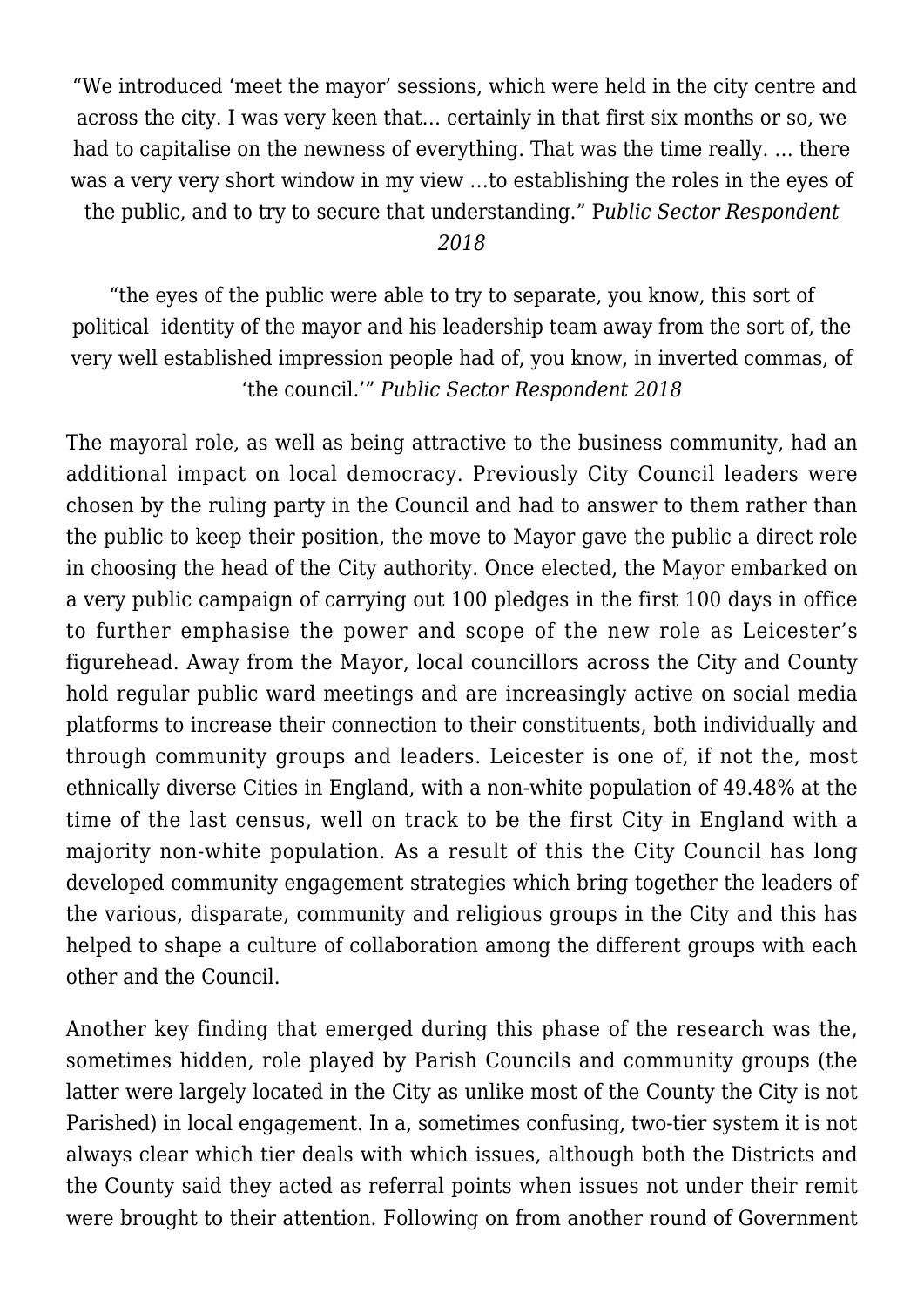funding cuts the County Council was faced with the decision to close some 36 local community libraries. Instead of outright closure the County worked closely with the Parish Councils to reposition them as community assets run by local committees of volunteers determined to keep their local library open. This move saw use of the space occupied by the libraries increase and increased overall engagement with local issues amongst the community.

# **Conclusions**

This article has outlined some of the emerging findings from research using social contract theory to investigate engagement at the sub-national tier in England. Of particular importance here was the territory – Leicester and Leicestershire have strong identities and both people and businesses clearly saw the link between themselves and the governance structure. Secondly the local government institutions made concerted efforts to include local people and business in the development of their strategies and have been able to demonstrate their ability to get things done adding to their credibility and increasing the willingness of people and business to get involved.

### **References**

Bentham, J., 2010, [Bentham: A Fragment on Government,](https://doi.org/10.1017/CBO9781139163675) Cambridge University Press, Cambridge

Boucher, D. & Kelly. P., 1994, [The Social Contract from Hobbes to Rawls](https://www.routledge.com/The-Social-Contract-from-Hobbes-to-Rawls/Boucher-Kelly/p/book/9780415108461)*,* Routledge, London

Hobbes, T., 1996, *Leviathan,* Cambridge University Press, Cambridge

Lloyd Thomas, D.A., 1995, *Routledge Philosophy Guidebook to Locke on Government*, Routledge, London

Locke, J., 1980, *Second Treatise of Government,* Hackett Publishing Co, Indiana, USA

McCann, P., 2016, [The UK Regional National Economic Problem,](https://www.routledge.com/The-UK-Regional-National-Economic-Problem-Geography-globalisation-and/McCann/p/book/9781138647237) Routledge, London

Mill, J.S., 2010, [On Liberty,](https://www.penguin.co.uk/books/34071/on-liberty/) Penguin, London